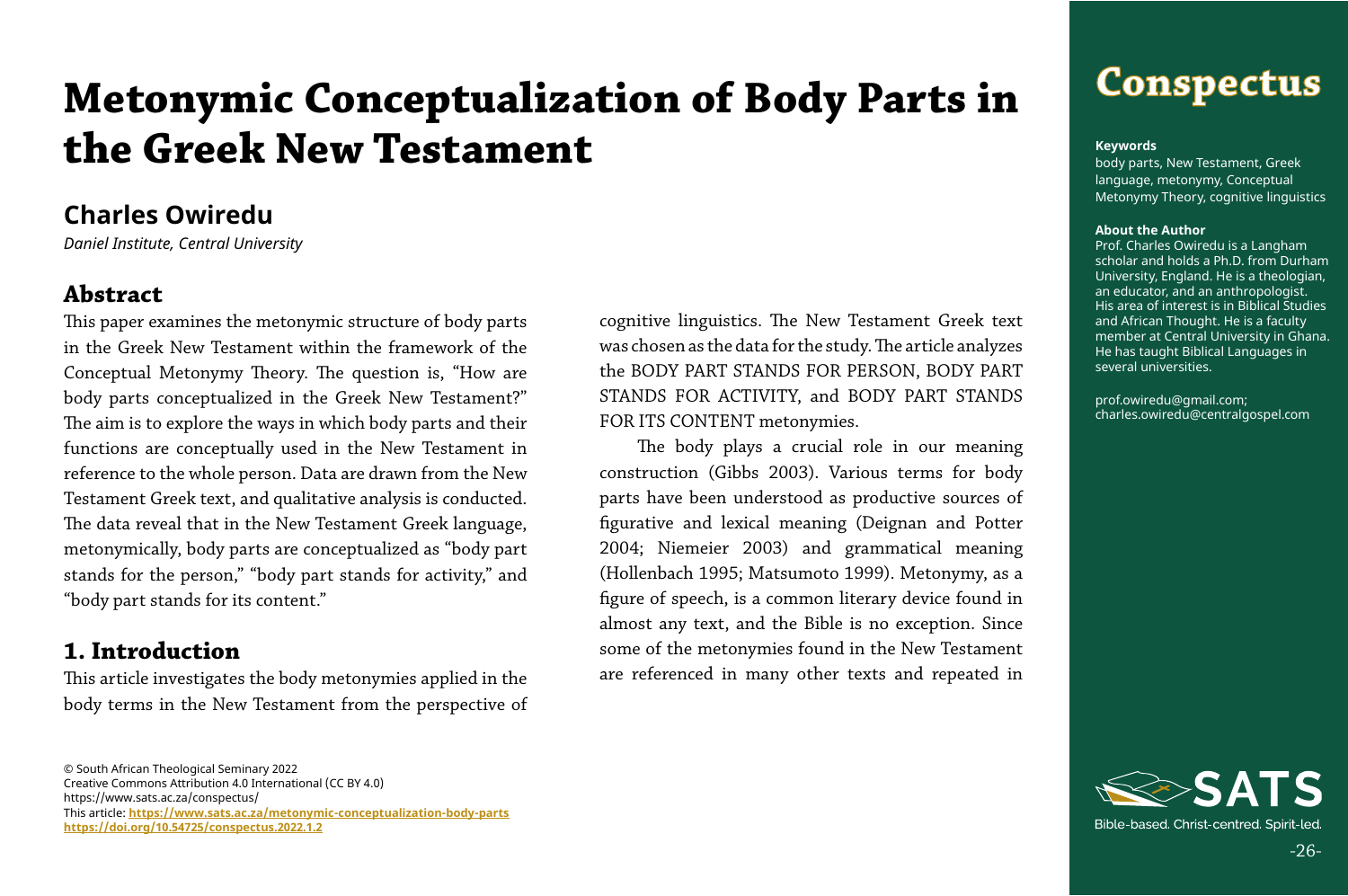sermons preached, it is important to be familiar with them and understand what they mean, conceptually as well. Metonymy, a cognitive phenomenon, is a process in which a given entity or event is employed to refer to another related entity or event. In the New Testament, it is common to come across a metonymy in which (a) part of the body is used for the whole body, person, life itself, or even human nature. One question is, "How do parts of the person and body parts function metonymically in New Testament Greek?"

The paper examines the semantic extensions of body part expressions with the objective of examining how parts of the person and body parts have been lexicalized in texts to instantiate a PART OF THE BODY FOR THE BODY metonymy. However, it will extend discussions to a few intangible parts of the human person such as the soul, spirit, and voice. The paper seeks to provide a linguistic description of the ways in which the human being is represented in Greek. It brings to the attention of linguists and translators the nature of metonymy in the New Testament Greek, with special focus on the parts of the person. In this paper, various New Testament examples will clarify what may be included in metonymy. Translations of Greek passages are mine. The paper contributes to the ongoing academic discussion on metonymy in the construction of meaning.

The study is limited to human body parts mentioned in the Greek New Testament. In the examples mentioned below, the following person-parts and body parts, categorized as tangible and intangible parts, are used in reference to the whole person in the New Testament. The intangible parts of a person are: ψυχή (soul), πνεῦμα (spirit), and φωνή (voice). The tangible parts of the body/person are: καρδία (heart), σῶμα (body), σάρξ (flesh), αἷμα (blood), κεφαλή (head), τράχηλος (neck), πρόσωπον (face), ὀφθαλμός (eye), οὖς (ear), στόμα (mouth), γλῶσσα (tongue), χείρ (hand), κοιλία (womb), μαστοὶ (breasts), γόνυ (knee), and  $\pi$ όδες (feet). The aforementioned body parts can also be put in two segments, namely, the internal body parts (heart, blood,

womb, and tongue) and the external body parts (head, neck, face, eye, ear, mouth, hand, breast, knee, and feet).

What makes this study significant is the detailed discussion of metonymy related to body part terms and expressions in the Greek New Testament. Previous studies of metonymy have not looked at the body part expressions in the Greek text of the New Testament. Therefore, the present study will contribute to the existing body of literature of New Testament Greek studies in cognitive linguistics.

We will begin by considering the meaning of metonymy. We will then look at the mode of analysis of the data collected in the Greek language of the New Testament. Finally, we will establish and discuss how person-parts are used conceptually in the Greek text.

#### **2. Metonymy in Cognitive Linguistics**

This section deals with previous studies and theoretical issues on the concept of metonymy, the metonymic domains, and vehicle entities. Since the 1980s, metaphor and metonymy have been extensively explored topics. Metaphor and metonymy are the basic structure of human speech (Ullman 1979, 223). From the traditional point of view, both are mere figures of speech. However, cognitive linguistics observes that, like metaphor, metonymy is a cognitive instrument and a way of thinking about people.

Traditionally, metonymy has been understood as the use of a word to replace another if both words are contiguously related. From the cognitive point of view, metonymy is conceptual, its function being to provide mental access through one conceptual entity to another. Metonymy entails speaking about a salient reference point that permits us to access another entity, which may be referred to as the target. Metonymy involves a simple domain mapping of one entity onto another. It can be understood in terms of the conceptual relation "A stands for B."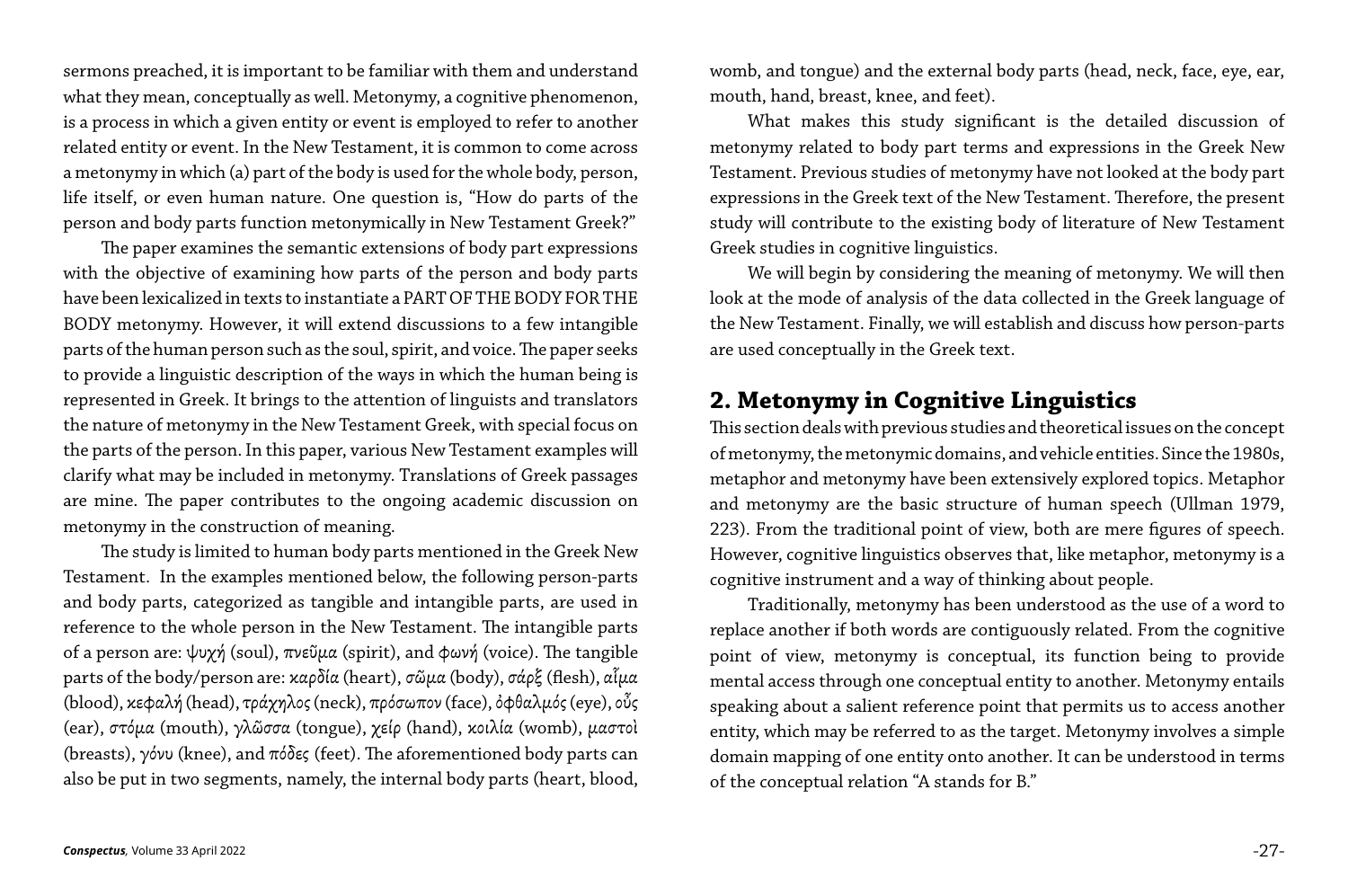Until recent decades, conceptual metonymy had not been given much scholarly attention in the field of cognitive linguistics. Prominent scholars in the field such as Lakoff and Johnson (1980), Taylor (1989), Langacker (1993), Radden and Kövecses (1999), and Barcelona (2002), have suggested some definitions of conceptual metonymy.

For Lakoff and Johnson (1980, 35), metonymy is the usage of "one entity to refer to another that is related to it." They observe that metonymy, being part of everyday ways of thinking, is grounded in experience, subject to general and systematic principles, and structures our thoughts and actions. Rather than a merely rhetorical device, metonymy can be understood as a cognitive tool for conceptualization. Hence Lakoff and Turner (1989) regard it as a type of conceptual mapping. Metonymy is regarded as an important process whereby mental categories are extended to form new concepts (Taylor 1989, 122). Expressing the cognitive nature of metonymy, Langacker (1993, 30) defines metonymy as a process that consists of mentally accessing one conceptual entity via another entity. Gibbs (1994, 321) defines metonymy as a process by which "people take one well-understood or easily perceived aspect of something to represent or stand for the thing as a whole." Another definition by Blank (1999, 174) presents metonymy as "a linguistic device based on salient conceptual relations within a frame network."

Barcelona (2002, 246) thinks of conceptual metonymy as a source to target conceptual domain mapping, in which the target domain is mentally activated by the pragmatic function that links the two domains. Barcelona (2003, 4) observes that metonymy is basic to language and cognition. Kövecses (2002, 145) defines metonymy as a cognitive or a perceptive process that allows conceptual entities, targets, or vehicles to be mentally accessible to one another within the same Idealized Conceptive Model (ICM) of domain. Radden and Kövecses (1999, 21), from a cognitive perspective,

explain metonymy as "a cognitive process in which one conceptual entity, the vehicle, provides mental access to another conceptual entity, the target, within the same idealized cognitive model." Thus, the vehicle gives access to another entity (the target) in a single domain (Barcelona 2002; Radden and Kövecses 1999). According to Radden and Kövecses (1999, 31), there are two general conceptual patterns for metonymy-producing mapping relationships, namely: (i) whole ICM and its parts, and (ii) parts of an ICM. Lakoff (1987, 78) defines metonymy as a stand-for relation which exists in only one particular ICM. Metonymies may be understood in two ways: (i) A PART STANDS FOR A WHOLE or A WHOLE STANDS FOR A PART; (ii) A PART FOR ANOTHER PART (Kövecses 2002, 150). The PART AND PART metonymy is a type of metonymic configuration which relates to conceptual entities that function as parts with respect to a whole ICM. This type of metonymic relationship is composed of production, control, possession, and containment ICMs.

Metonymy is an important cognitive process which helps us perceive human-related terms. Though these aforementioned cognitive linguists and many others may have different viewpoints, they seem to agree that metonymy is not a mere figure of speech, but it consists of mentally accessing one conceptual entity via another entity. Apart from having a function of achieving some artistic purpose, it is a tool that helps us to better understand concepts and conceptualize the world.

Traditionally, the PART FOR WHOLE and WHOLE FOR PART metonymic variants have been referred to as synecdoche. In metonymy, part of the body can be used as a reference to the whole body, the person, human nature, or life itself. The BODY PART FOR THE WHOLE PERSON is a common metonymy in many languages (Kövecses and Szabό 1996, 341). An example is, "He had to feed his family on the equivalent of four hundred pounds a month, and with five mouths to feed, he found it very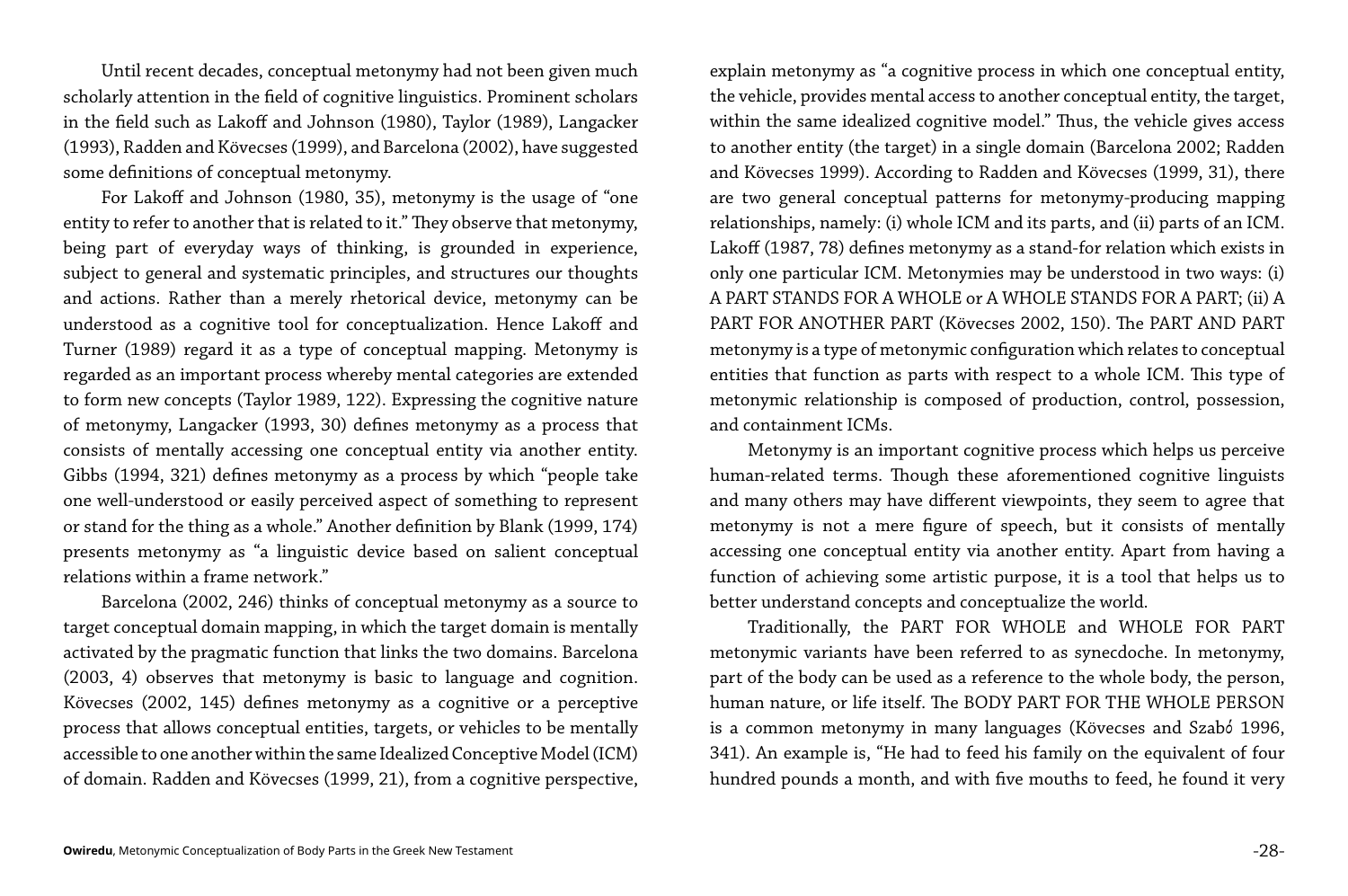hard" (Sinclair 2006, 935). This example implies that he had five people to feed. The mouth, the organ through which one is fed, is only a part of the whole body, yet it can represent the whole body. Thus, the "mouth" stands for the "body" or "person" in English. Consider this example of the PART FOR WHOLE metonymy, in relation to the body or a person as found in Shakespeare's work: "Take thy face hence" (Shakespeare, Raffel, and Bloom 2005, 4.3.19). Here, Macbeth tells someone to leave. In other words, "take thyself hence." The word "face" is employed to refer to the "entire body" of the person who is being addressed. Lakoff and Johnson (1980, 38) also give note to some everyday examples: "We need some new faces around here," meaning, "we need new people around here." This may also be referred to as a synecdoche, which many linguists consider a subtype of metonymy (e.g., Lakoff and Johnson 1980, 36; Koch 1999, 154).

A biblical example of the PART FOR WHOLE metonymy is "to have you come under my roof" (Matt 8:8). Here, ROOF stands for HOUSE in the sense in which "part of an object stands for the whole of it." One mentally accesses a whole BUILDING via a salient part, ROOF. Another example is where an object in a class stands for the whole class. Consider the passage, "give us today our daily bread" (Matt 6:11), in which bread stands for food in general. Another biblical example of THE PART FOR THE WHOLE can be represented by one individual for the whole group. For example, Jacob for his descendants: "he will banish ungodliness from Jacob" (Rom 11:26). Here, Jacob refers to the Israelites.

In a reverse example, WHOLE FOR PART metonymy, a whole serves as a reference point for accessing one of its parts. Consider the example: "Ghana beat Nigeria in soccer." Ghana and Nigeria refer to the football teams of these countries. Here the whole group stands for a part of the group. In a biblical example, "all the world should be enrolled" (Luke 2:1), the term "world" refers to the Roman Empire known to Luke, the writer. Thus, the inhabitants of the world stand for the inhabitants of the Roman Empire. Therefore, "world" becomes a conceptually salient reference point in that it is a permanent location, and the Roman Empire becomes an independent part of the world.

Consider the expression, "The buses are on strike," which evokes the domain of public transportation (Hilpert 2006, 125). Here a part of this domain, "the buses," substitutes another domain, namely "the bus drivers." This can be understood in terms of the INSTRUMENT FOR ACTIVITY metonymy or CAUSE FOR EFFECT, which is a PART FOR PART relation. There is also the Containment ICM, which refers to an image-schematic configuration that holds between a container and what is in it. Even places may be conceptualized as containers (Kövecses 2002). Niemeier (2003, 207) observes that in the English language, the heart is sometimes seen as a container filled with positive emotions. The container ICM generates several metonymic relationships, one of which is "container for content" which is relevant in the present study. In this CONTAINER FOR CONTAINED/ CONTENT arrangement, it is the container that is highlighted and not its

content.

Several studies have been conducted to explore how body parts have been conceptualized to generate metonymic expression (Sharifian 2011; Yu 2004; Nissen 2011; Maalej and Yu 2011; Wambui 2019; Gwarzo 2020). With regard to the human body, metonymies for physical domain parts include head, face, hand, leg, and so on, for the whole person (Kövecses 2002, 152). Yet, the focus has not been on metonymy in the biblical texts.

## **3. Language, Method, and Data Analysis**

This section presents the language, the cognitive approach to the study of metonymy, research design, source data collection, and mode of analysis.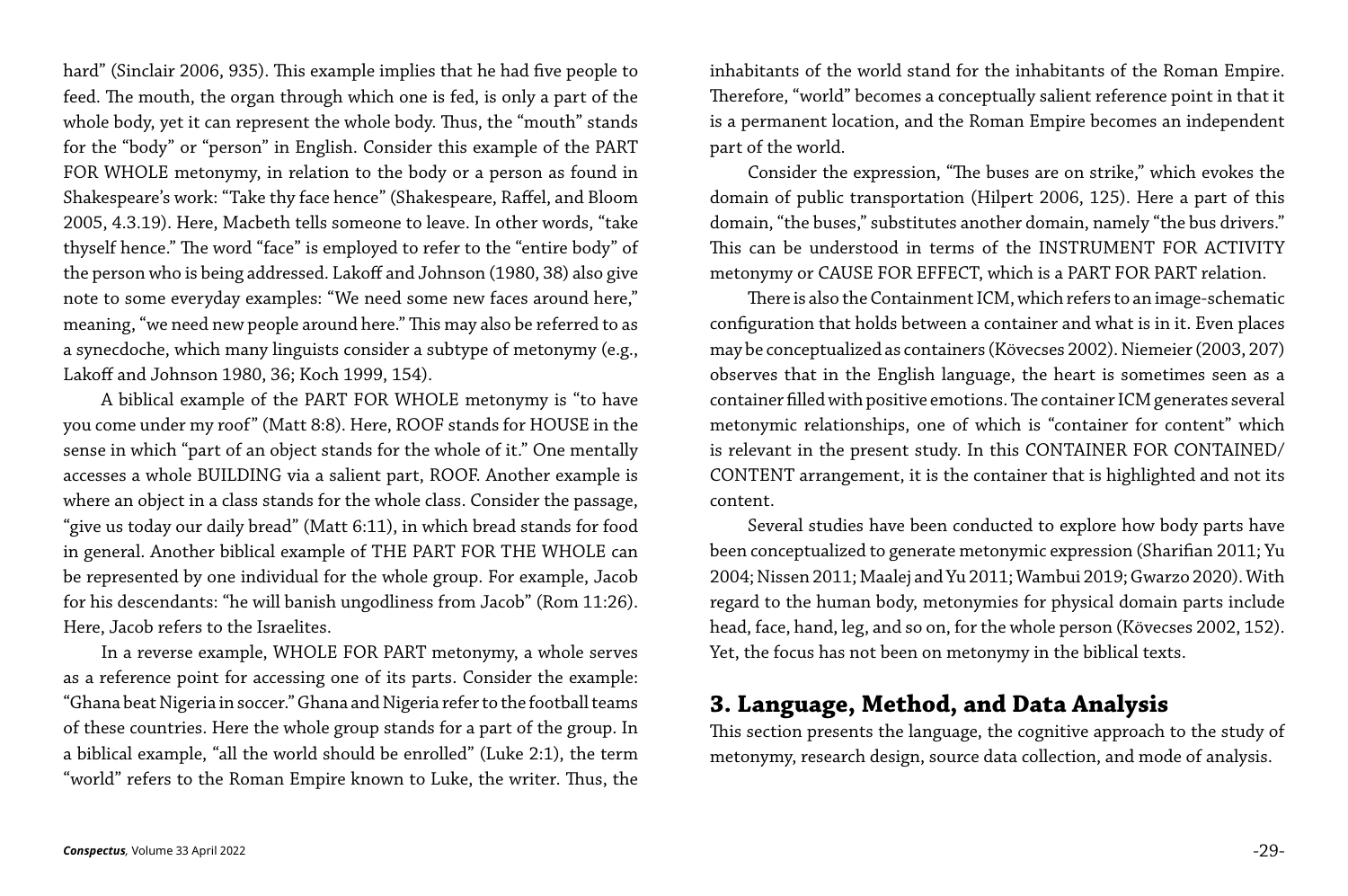#### *3.1 Language*

The text from which the data was collected is the Greek New Testament. The Greek text of the New Testament consulted in this study is Koine Greek. Much like the English language today, Koine Greek became the most common and pervasive language of the Eastern Mediterranean world from the conquest of Alexander the Great (335–323 BCE) until the evolution of Byzantine Greek (CE 600). In the first century, when the New Testament was written, Koine Greek was a common language in the Roman Empire. During this period, this language was spoken in Greece, Macedonia, the Middle East, and parts of Africa that had come under the influence of the Greeks or Hellenized rulers. The educated, the working class and peasants, and other common people could speak Koine Greek. However, there was also Classical Greek then, which was the language used by the educated class and the philosophers. Modern Greek contains a very large amount of Koine, with the difference appearing in syntax rather than vocabulary and grammar. Koine is also the language of the Septuagint.

#### *3.2 Approaches to metonymy, research design, and source data collection*

There are two approaches to the study of metonymy: the non-cognitive approach and the cognitive approach. The non-cognitive approach views metonymy as merely a figure of speech used in decorating language. This approach does not view metonymy as part of human cognition. The other approach, which emerged in the 1980s, is the cognitive approach. According to this approach, all innate cognitive structures are based on bodily experience as well as recurrent patterns of interaction with the environment (Gwarzo 2015).

Regarding the theoretical framework, the present study adopts the

conceptual metonymy theory proposed by Lakoff and Johnson (1980) and Radden and Dirven (2007). This theory covers metonymy and the Idealized Conceptive Model (ICM). Lakoff (1987, 78) defines metonymy as a stand-for relation which exists in only one particular ICM. He introduces the Idealized Cognitive Model (ICM) as structures involving a speaker's conceptual knowledge (1987). There are four types of ICMs: propositional structures, image-schematic structures, metaphoric mappings, and metonymic mappings.

There is no one generally accepted method in cognitive linguistics for the analysis of metonymy. However, Schmitt (2005) suggests that the best way to present an empirical study of metonymy is to use a qualitative method to analyze the data. Therefore, the present study employs a qualitative research design. The data collection procedure is that the body part terms were gathered from the Greek text. In presenting the examples of each expression, a Greek sentence (a portion of a verse) is given first. This is followed by this author's own English translation of the Greek passages.

*3.3 Mode of analysis* The body as a cognitive tool helps us understand the abstract world. This study investigates the different types of body metonymy in the New Testament. The Greek text of the New Testament was read to identify the body part terms and expressions that are believed to have been metonymically used. These terms were then grouped into metonymic mappings for analysis. The metonymic expressions identified relate to the following body parts: soul, spirit, voice, heart, body, blood, head, neck, face, eye, ear, mouth, throat, tongue, hand, womb, breast, knee, and feet. The metonymic structures of the body parts are then described. In this paper, all the conceptual metonymies are shown in capital letters. The abbreviations GRK and ENG stand for Greek and English respectively.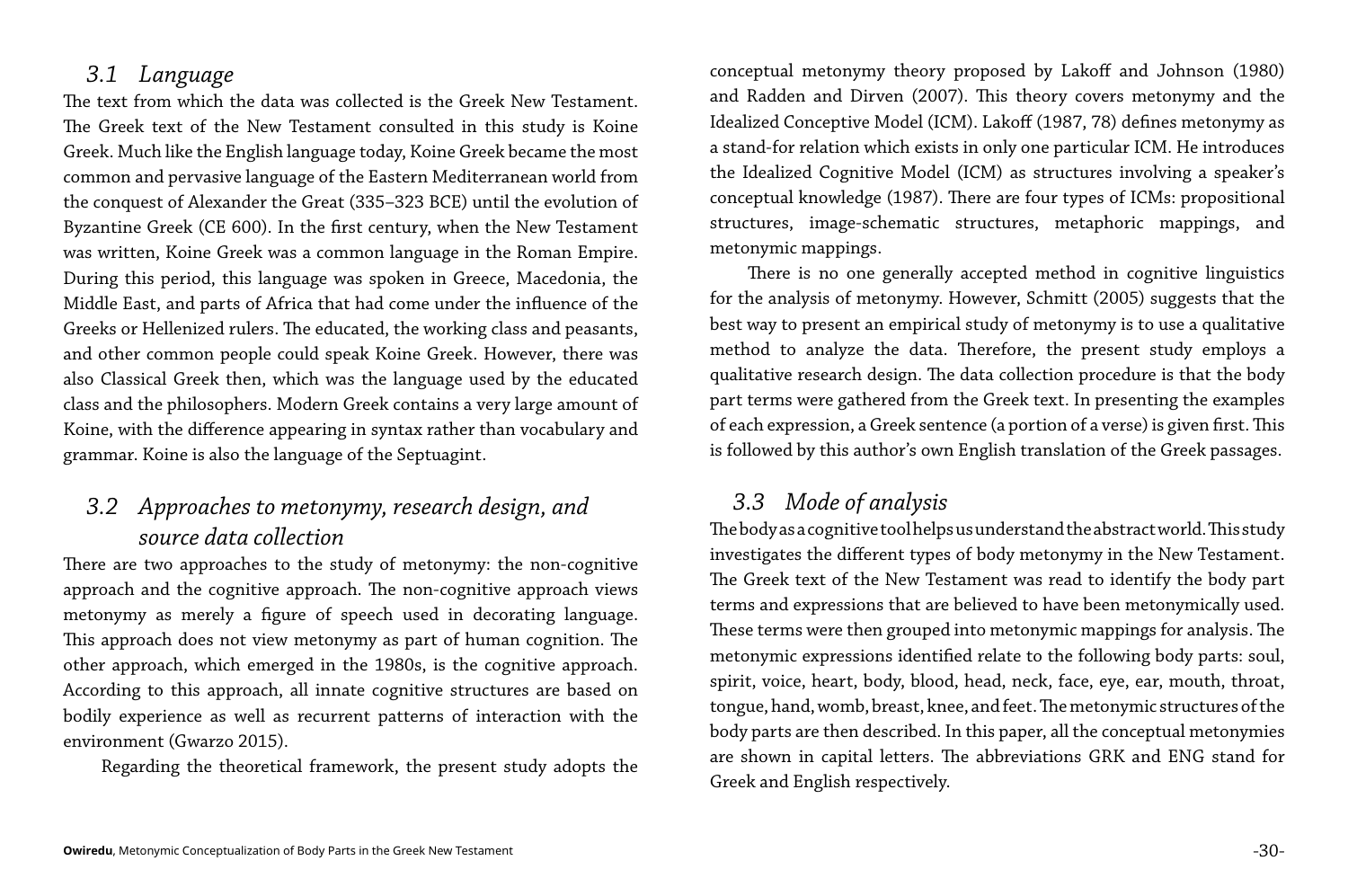In the ensuing part of this study is a list of many biblical Greek linguistic expressions which may be conceived as vehicles for various conceptual metonymies which make up a good cognitive model for interpreting body part expressions in the New Testament.

#### **4. Metonymic Conceptualization of Body Parts in the Greek New Testament**

#### *4.1 A PART FOR WHOLE metonymies*

The metonymies discussed in this section are instantiations of the general metonymy, PART OF THE BODY STANDS FOR THE WHOLE BODY. What is realized here is the BODY PART FOR PERSON metonymy, which is a subset of the general metonymy, A PART FOR WHOLE. The following examples illustrate the BODY PART STANDS FOR PERSON metonymy:

#### 4.1.1 Intangible parts for the whole person

#### a. Soul as a metonymy for the person

In the Greek example [1], τ $\tilde{\eta}$  ψυχ $\tilde{\eta}$  μου, "my soul," can be expressed using the pronoun, "myself." Although the word ψυχή can be translated as "life," in the context it is "soul," referring to the whole person. The passage can be rendered, "I will say to myself." In example [2], ψυχαὶ means "souls," in the sense of people or persons. Thus, in both Greek examples we have a metonymy SOUL STANDS FOR PERSON, which is also a synecdoche.

In both Greek and English, the idea of the soul representing the whole person is clear, as expressed in the examples below.

In example [3], πνεῦμά μου, "my spirit," could be represented by the pronoun "I." Thus,  $\pi v \in \mathfrak{D} \mu \alpha$  stands for the person rejoicing. Another way of reading this passage in [3] is, "I rejoice in God my savior." In this example, we have the metonymy SPIRIT STANDS FOR A PERSON.

[ex. 1] GRK: καὶ ἐρῶ τῇ ψυχῇ μου (Luke 12:19) ENG: I will say to my soul [ex. 2] GRK: καὶ προσετέθησαν ἐν τῇ ἡμέρα ἐκείνῃ ψυχαὶ ὡσεὶ τρισχίλιαι (Acts 2:41) ENG: and there were added that day about three thousand souls

#### b. Spirit as a metonymy for the person

[ex. 3] GRK: καὶ ἠγαλλίασεν τὸ πνεῦμά μου ἐπὶ τῷ θεῷ τῷ σωτῆρί μου (Luke 1:47) ENG: and my spirit rejoices in God my Savior

4.1.2 Tangible part for the whole person: Internal body

# parts

#### a. Heart as a metonymy for the person

In Greek and English, as in many other languages, "heart" stands synecdochically for the whole person. Let us take the following example:

[ex. 4] GRK: καὶ παρακαλέσῃ τὰς καρδίας ὑμῶν (Eph 6:22) ENG: and that he may encourage your hearts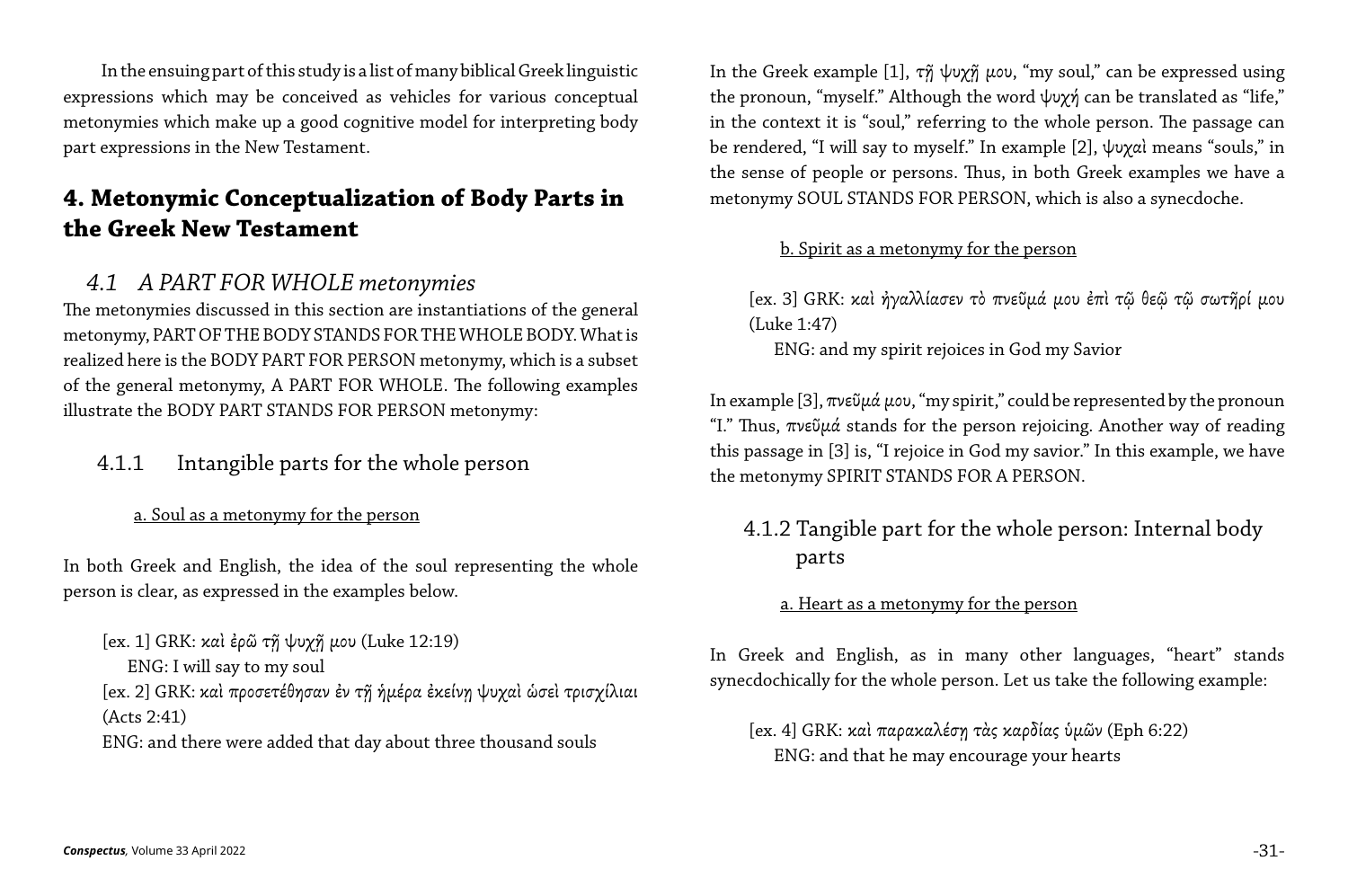In example [4] the heart stands for the inner being or self which defines a person. The expression τὰς καρδίας ὑμῶν, literally "your hearts," stands for the person. Thus, the passage can read "that he may encourage you." In [4], we have the metonymy HEART FOR THE PERSON.

b. Blood as a metonymy for the person

[ex. 5] GRK: ἐποίησέν τε ἐξ ἑνὸς αἵματός πᾶν ἔθνος ἀνθρώπων (Acts 17:26) ENG: he made out of one blood every nation of men [ex. 6] GRK: ἥμαρτον παραδοὺς αἷμα ἀθῷον (Matt 27:4) ENG: I have sinned in betraying innocent blood

In example [5],  $\alpha\tilde{\iota}\mu\alpha$ , "blood," stands for the "human being" and in example [6], αἷμα stands for a person's life. In [5], ἐξ ἑνὸς αἵματός can also be translated "out of one man" or "from a single person." There is a sense in which  $\alpha\tilde{\iota}\mu\alpha$ in this passage refers to "Adam," the first human being to be created. In [6], the passage can be rendered, "I have sinned in betraying an innocent life." This example instantiates the metonymy BLOOD FOR PERSON.

#### 4.1.3 Tangible part for the whole person: External body parts

#### a. Body as a metonymy for the person

In many cultures and religions, the whole "person" is believed to be composed of spirit, soul, and body. While the spirit and soul are intangible and invisible, the body is the tangible physical structure of the human being. However, this person-part is normally used in Greek and English to refer to the whole person as the examples below indicate:

[ex. 7] GRK: παραστῆσαι τὰ σώματα ὑμῶν θυσίαν ζῶσαν ENG: to present your bodies as a living sacrifice (Rom 12:1)

In example [7], τὰ σώματα ὑμῶν, literally reads as "your bodies." The body can also stand for the person's life. In example [7], we have the metonymy THE BODY STANDS FOR THE PERSON.

b. Flesh as a synecdoche for the person

[ex. 8] GRK: οὐκ ἂν ἐσώθη πᾶσα σάρξ (Matt 24:22) ENG: there should no flesh be saved [ex. 9] GRK: διὰ τοῦ καταπετάσματος, τοῦτ' ἔστιν τῆς σαρκὸς αὐτοῦ (Heb 10:20)

ENG: through the curtain, that is, through his flesh

In example [8], σάρξ, "flesh," means "the human being, and his/her motives, or standards." The word also means the "body," "human nature," "materiality," or "kindred." Normally, flesh is understood as the soft substance of the living body of both the human being and animal, which covers the body and is filled with blood. However, in [8], σάρξ refers to the "human being." The passage could be translated, "there should not anyone be saved." In other words, "there should no person be saved." Other examples include: "life" as in Hebrews 5:7 (ὃς ἐν ταῖς ἡμέραις τῆς σαρκὸς αὐτοῦ, in the days of his flesh) and "mortal life" as in John 6:51 (ὁ ἄρτος δὲ ὃν ἐγὼ δώσω ἡ σάρξ μού ἐστιν ὑπὲρ τῆς τοῦ κόσμου ζωῆς, the Bread that I shall give for the life of the world is my flesh).

In example [9], σὰρξ refers to "his physical body" or the pronoun "himself." The synecdoche here is FLESH FOR THE BODY. In both examples [8] and [9], we see a FLESH STANDS FOR THE PERSON metonymy.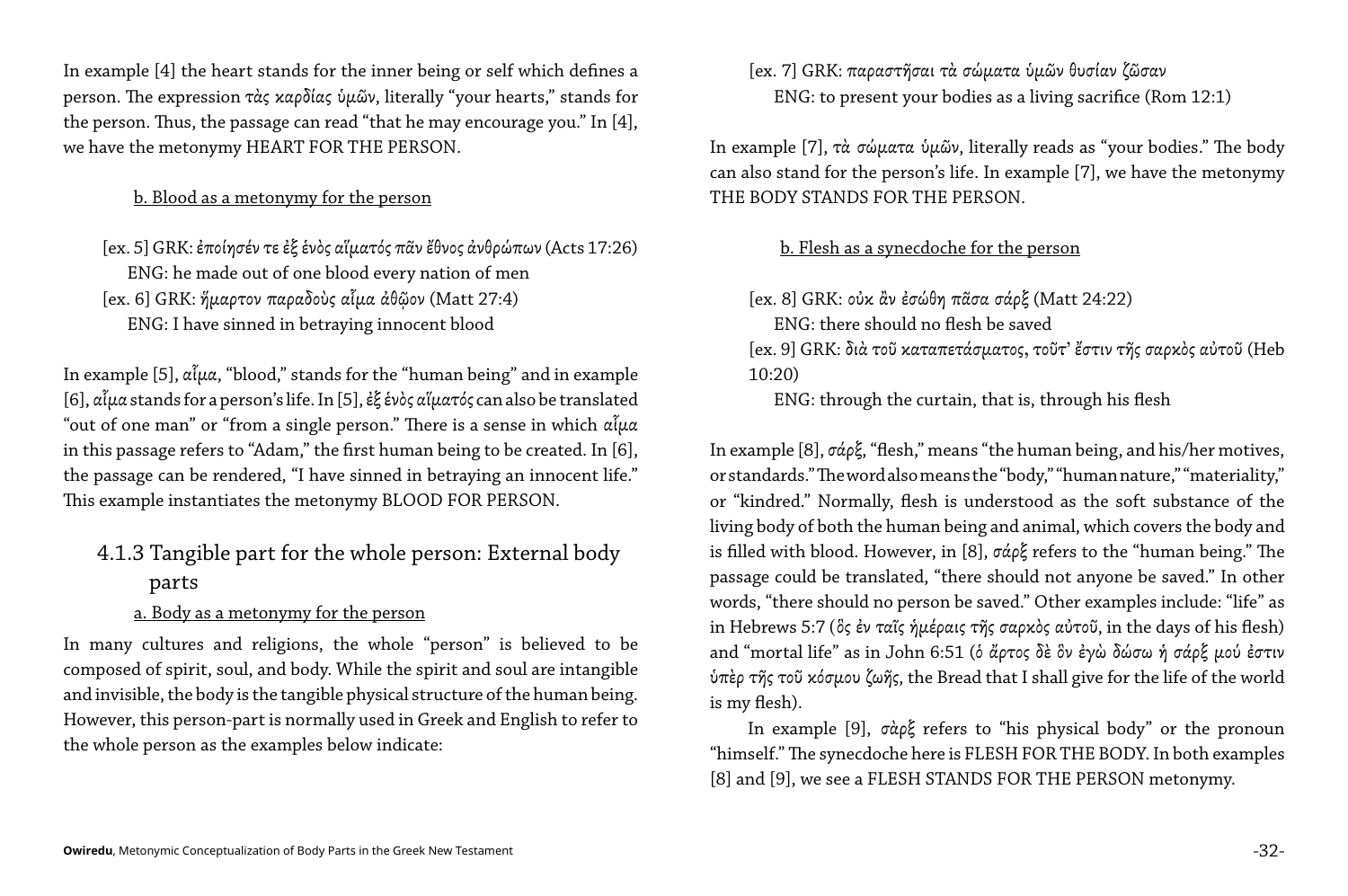c. Head as a synecdoche for the person

[ex. 10] GRK: τὸ αἷμα ὑμῶν ἐπὶ τὴν κεφαλὴν ὑμῶν (Acts 18:6) ENG: your blood be upon your heads

In example [10], τὴν κεφαλὴν ὑμῶν, "your head" implies "your own heads." This expression can be rendered with the reciprocal pronoun, "yourselves." Thus, the passage in [10] can be translated "your blood will be on yourselves." The head is significant here in its use as a figure of speech indicating the whole person. We can see that in both Greek examples the metonymy HEAD FOR A PERSON is present.

#### d. Neck as a metonymy for the person

[ex. 11] GRK: οἵτινες ὑπὲρ τῆς ψυχῆς μου τὸν ἑαυτῶν τράχηλον ὑπέθηκαν (Rom 16:4)

ENG: who risked their necks for my life

Example [11] means some people risked their lives for Paul's life. Here, the body part τράχηλος, "neck," stands for the lives of the people. This instantiates the synecdoche THE NECK FOR THE PERSON, which is part of the general synecdoche, THE BODY PART FOR THE WHOLE PERSON. The word "neck" can also mean "life." Thus, the passage can also read, "who laid down their lives for my life." It is the neck that joins the head to the rest of the body. Besides, it carries the vocal cords, the speech organ for the voice, a metonymy for the person. Additionally, the voice can also denote the speech of a person, which instantiates another metonymy, VOICE STANDS FOR THE PERSON. The neck is often the location where executioners separate the head from the body. Though Paul was happy to comment that In example [12], πρὸ προσώπου σου, "before your face," the singular pronoun "you" is implied here. Thus, the passage in [12] can be translated, "Behold, I send my messenger ahead of you." We have here the metonymy FACE FOR A PERSON. The word "face" is employed to refer to the "entire body" of the person who is being addressed. There are similar metonymic expressions in current everyday English such as, "We need some new faces around here" (Lakoff and Johnson 1980, 37), meaning, "we need new people around here." In the Greek New Testament, the body part "face" could stand for the entire person in certain contexts. The expression in [12] instantiates a metonymy THE FACE FOR THE PERSON.

some others risked their necks for his sake, tradition has it that he was eventually beheaded under Nero.

 The neck is the long narrow part of the body which joins the head to the rest of the body. When you say someone is risking their neck, you mean they are engaging in something very dangerous to gain something. Example [11] indicates that in Greek we have a metonymy THE NECK FOR THE WHOLE PERSON.

#### e. Face as a metonymy for the person

[ex. 12] GRK: ἰδοὺ ἐγὼ ἀποστέλλω τὸν ἄγγελόν μου πρὸ προσώπου σου (Matt 11:10) ENG: Look, I send my messenger before your face

#### f. Eye as a metonymy for the person

[ex. 13] GRK: ἃ ὀφθαλμὸς οὐκ εἶδεν (1 Cor 2:9) ENG: what an eye has not seen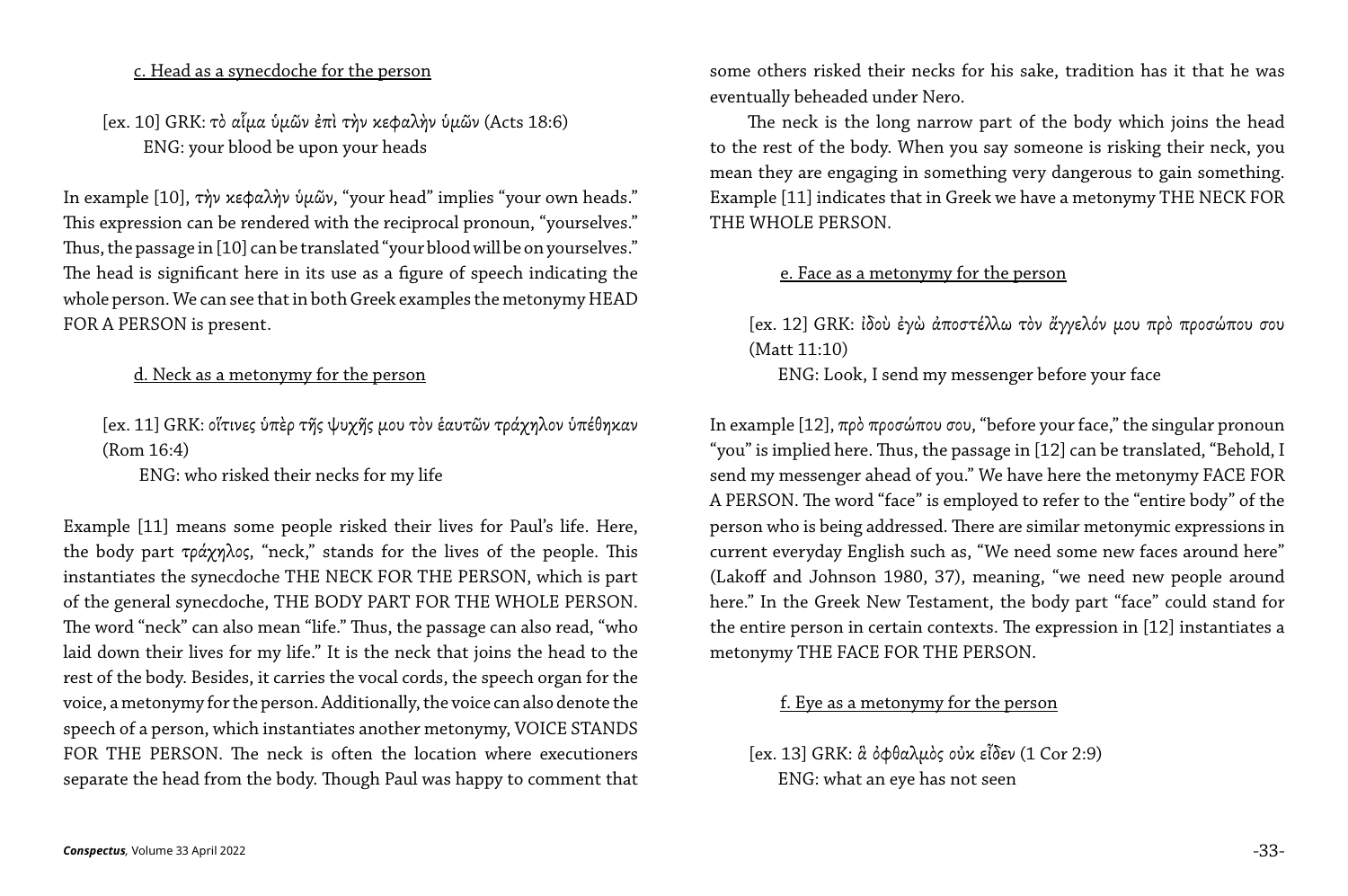In example [13], ὀφθαλμὸς means "eye," which stands for "one," that is a "person." The passage in [13] can be read "what a person has not seen" or "what no one has seen." The metonymy here emphasizes THE EYE FOR THE WHOLE BODY. Thus, we see in [13] an example of THE EYE STANDS FOR THE PERSON metonymy.

#### g. Ear as a metonymy for the person

[ex. 14] GRK: καὶ οὖς οὐκ ἤκουσεν (1Cor 2:9) ENG: and ear has not heard

In example [15], the expression ή γλῶσσά μου means "my person." It can be represented by the pronoun "I." Thus, the passage can be interpreted as "and I rejoiced" as well as "and I rejoiced in speech/singing." Example [15] produces the metonymy THE TONGUE FOR PERSON.

In [14], οὖς means "ear," which stands for the person. The passage in [14] can be reread, "and a person has not heard." Here we see the synecdoche, THE EAR FOR THE PERSON. Thus, we have in the Greek text of the New Testament, the metonymy THE EAR STANDS FOR THE PERSON.

h. Tongue as a metonymy for the person

[ex. 15] GRK: καὶ ἠγαλλιάσατο ἡ γλῶσσά μου (Acts 2:26) ENG: and my tongue rejoiced

#### j. Voice as a metonymy for the person

[ex. 16] GRK: καὶ ἰδοὺ φωνὴ ἐκ τῶν οὐρανῶν λέγουσα (Matt 3:17) ENG: and behold a voice from heaven saying

Example [16] gives us an understanding of a φωνὴ, "voice," referring to "God." The passage in [16] could be rendered "and lo, someone from heaven saying." A person's voice is part of the person. Here is a synecdoche VOICE FOR THE PERSON. Another example of synecdoche similar to the example in [16] is: καὶ ἤκουσα τοῦ θυσιαστηρίου λέγοντος, "and I heard the altar cry" (Rev 16:7), which refers to someone speaking.

#### k. Hand as a metonymy for the person

[ex. 17] GRK: οὐχὶ ἡ χείρ μου ἐποίησεν ταῦτα πάντα; (Acts 7:50) ENG: Did not my hand make all things?

Example [17] has ἡ χείρ μου, meaning "my hand." This is synonymous with the pronoun "I." Thus, the passage could be read, "Did I not make all these things?" Here we have the hand, a body part, representing the whole person. In this example, we see a metonymy in which the "hand" stands for the "person." In Greek New Testament language there is a metonymy HAND FOR THE PERSON.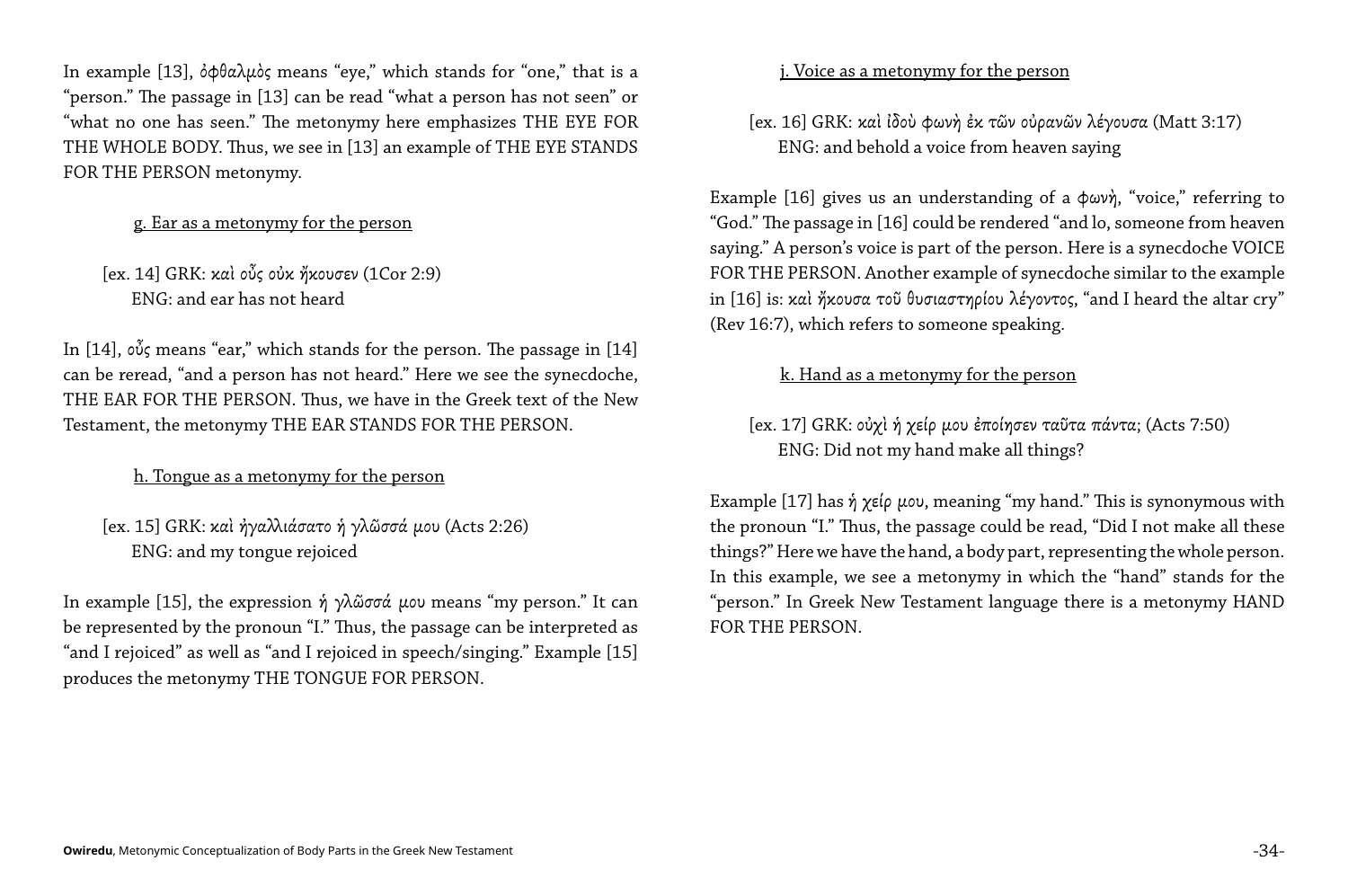#### 4.1.4 Tangible part for the whole person: Internalexternal combination of body parts

a. Flesh and blood as a metonymy for the person

[ex. 18] GRK: ὅτι σὰρξ καὶ αἷμα οὐκ ἀπεκάλυψέν σοι (Matt 16:17) ENG: because flesh and blood has not revealed to you

In example [18], σὰρξ καὶ αἷμα, "flesh and blood," means "human being." In this saying of Jesus, when he contrasted "flesh and blood" with his Father in heaven, he meant that it was not a human being that gave the revelation to Peter but rather God. That is humanity in contrast with divinity. The Greek example in [18] points to the metonymy FLESH AND BLOOD STANDS FOR THE PERSON. In the New Testament metonymy associated with the head alone are head-parts including the face, eyes, and ears.

b. Womb and breasts as a metonymy for the person

[ex. 19] GRK: Mακαρία ἡ κοιλία ἡ βαστάσασά σε καὶ μαστοὶ οὓς ἐθήλασας (Luke 11:27)

 ENG: Blessed is the womb that bore you and the beasts that you sucked

The κοιλία (womb) and μαστοὶ (breasts) in example [19] stand for, specifically, the woman or mother. Thus, these female organs of reproduction and nourishment represent the feminine human being. Interpreting ἡ κοιλία… καὶ μαστοὶ, "the womb…and breasts," as the woman and expression "the woman who," we can have [19] reread as "Blessed is the woman who bore and nursed you." In that case we have the metonymy THE WOMB AND BREASTS FOR THE PERSON, or more specifically WOMB/BREAST FOR WOMAN/MOTHER. Another example similar to [19] is: Μακάριαι αἱ στεῖραι καὶ αἱ κοιλίαι αἳ οὐκ ἐγέννησαν καὶ μαστοὶ οἳ οὐκ ἔθρεψαν, "Blessed are…the wombs that never bore and breasts that never gave suck" (Luke 23:29), which refers to women.

#### c. Knee as a metonymy for the person

[ex. 20] GRK: ἵνα ἐν τῷ ὀνόματι Ἰησοῦ πᾶν γόνυ κάμψῃ (Phil 2:10) ENG: that at the name of Jesus every knee should bow

In example [20], πᾶν γόνυ, "every knee" means "everyone." This implies, "that at the name of Jesus every person should bow," thereby equating "knee" to "person." This supports the synecdoche KNEE FOR PERSON.

d. Feet as a metonymy for the person

[ex. 21] GRK: ὀξεῖς οἱ πόδες αὐτῶν ἐκχέαι αἷμα (Rom 3:15) ENG: their feet are swift to shed blood

In example [21], οἱ πόδες αὐτῶν, "their feet," can be replaced by the pronoun "they." If so, then the passage could read, "they are swift to shed blood," which means these people are quick to kill. Since "they" represents "people," we can have the metonymy THE FEET FOR THE PERSON.

### **5. Metonymic Conceptualization of Activities**

*5.1 Instruments for action metonymies*  In everyday life, several human actions are performed by using body parts. An action performed by a body part can represent a specific action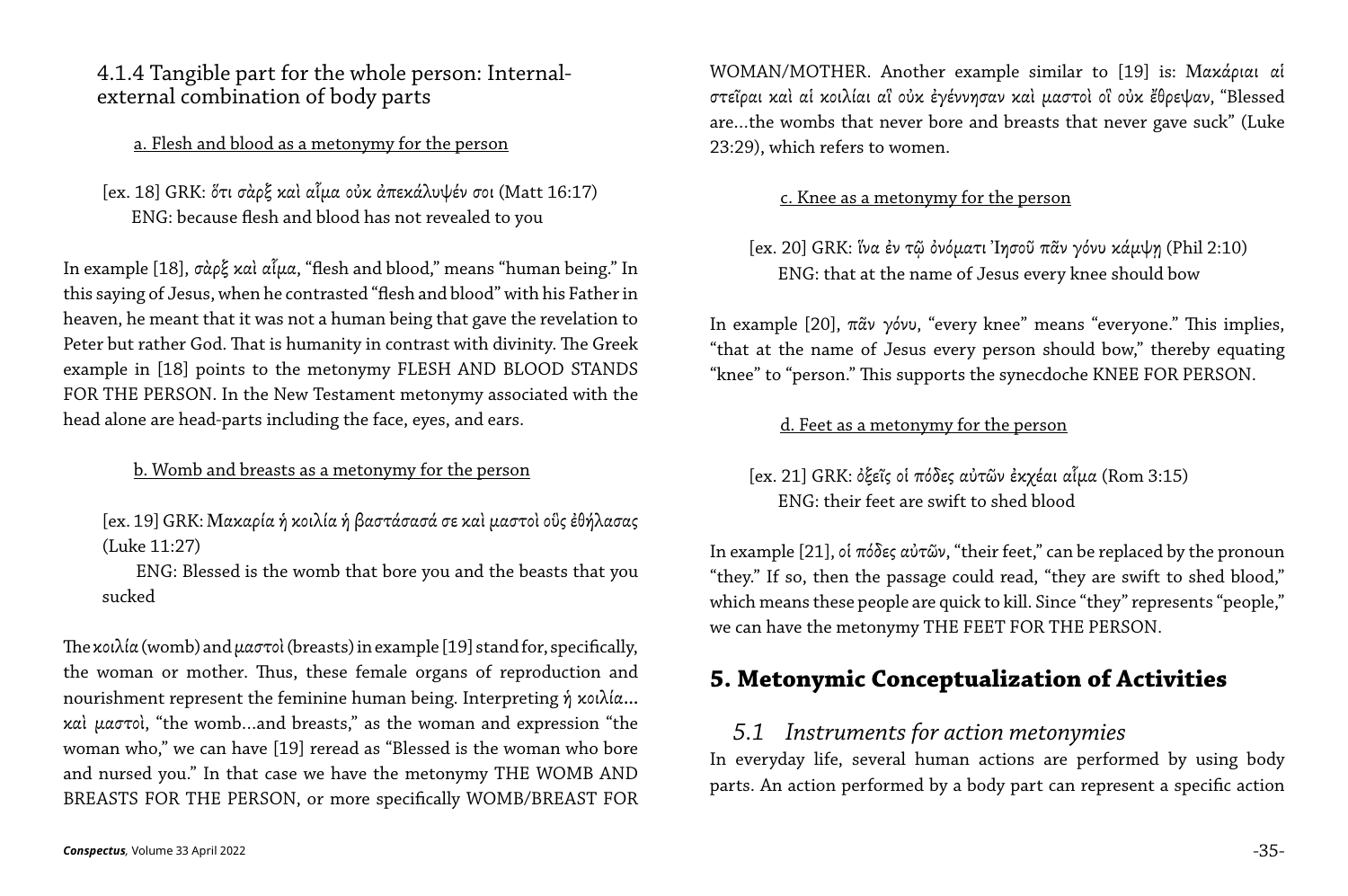performed by a part of the body or the whole body. These actions conducted by the body parts automatically qualify the body parts to stand for the activities of the whole person. The metonymy, BODY PART STANDS FOR THE ACTIVITY is part of a more general metonymy, THE INSTRUMENT USED IN THE ACTIVITY STANDS FOR THE ACTIVITY (Kövecses and Szabό 1996, 340). Hence, the body part may be viewed as an instrument. Consider the following examples:

#### 5.1.1 Intangible part for activity

a. Voice for what is spoken

[ex. 22] GRK: οὐ δι' ἐμὲ ἡ φωνὴ αὕτη γέγονεν (John 12:30) ENG: this voice has not come because of me [ex. 23] GRK: τοσαῦτα εἰ τύχοι γένη φωνῶν εἰσίν ἐν κόσμῳ (1 Cor 14:10) ENG: there are many voices in the world

In examples [22–23], the voice is conceptualized as an instrument of speech. Thus, we have a general metonymy VOICE STANDS FOR SPEECH. Specifically, example [22] instantiates the metonymy VOICE FOR MESSAGE, while example [23] instantiates VOICE FOR LANGUAGE.

```
[ex. 26] GRK: ὁ λαὸς οὗτος τοῖς χείλεσίν με τιμ\tilde{\alpha} (Matt 15:8)
[ex. 27] GRK: τοῦτ' ἔστιν κάρπον χείλέων (Heb 13:15)
[ex. 28] GRK: ἐν χείλεσίν ἑτέρῶν λαλήσω (1 Cor 14:21)
```
5.1.2 Tangible part for activity: External body parts

#### a. Mouth for what is spoken or eaten

[ex. 24] GRK: τὸ ἐκπορευόμενον ἐκ τοῦ στόματος (Matt 15:11) ENG: what goes out of the mouth

```
[ex. 25] GRK: οὐ τὸ εἰσερχόμενον εἰς τὸ στόμα (Matt 15:11)
```
ENG: not what goes into the mouth

In both example [24] and [25], the mouth stands for its two main functions, speaking and eating. Thus, the mouth stands for what it does and what it says. The example in [24] instantiates the metonymy THE MOUTH STANDS FOR SPEAKING and [25] represents THE MOUTH STANDS FOR EATING.

#### b. Lips for what is spoken

 ENG: this people honor me with their lips ENG: that is, the fruit of the lips ENG: with other lips will I speak

In our human experiences, the lips are a pair of instruments of speech because this pair is associated with other members of the body, such as the mouth, the tongue, and the throat in speech-making. In examples [26– 28], we have a common metonymy LIPS STAND FOR SPEECH. All three examples indicate that the lips stand for their action or activity. In examples [26] and [27], the lips stand for what is spoken: LIPS FOR WORD(S). In example [27], the metonymy explains the lips as a pair of instruments used in adoration, a worthy activity. In example [28], the lips stand for foreign languages, which instantiates the metonymy LIPS FOR LANGUAGE. Our encyclopedic knowledge about the lips and what this pair does helps us understand the general metonymy BODY PART FOR ACTIVITY.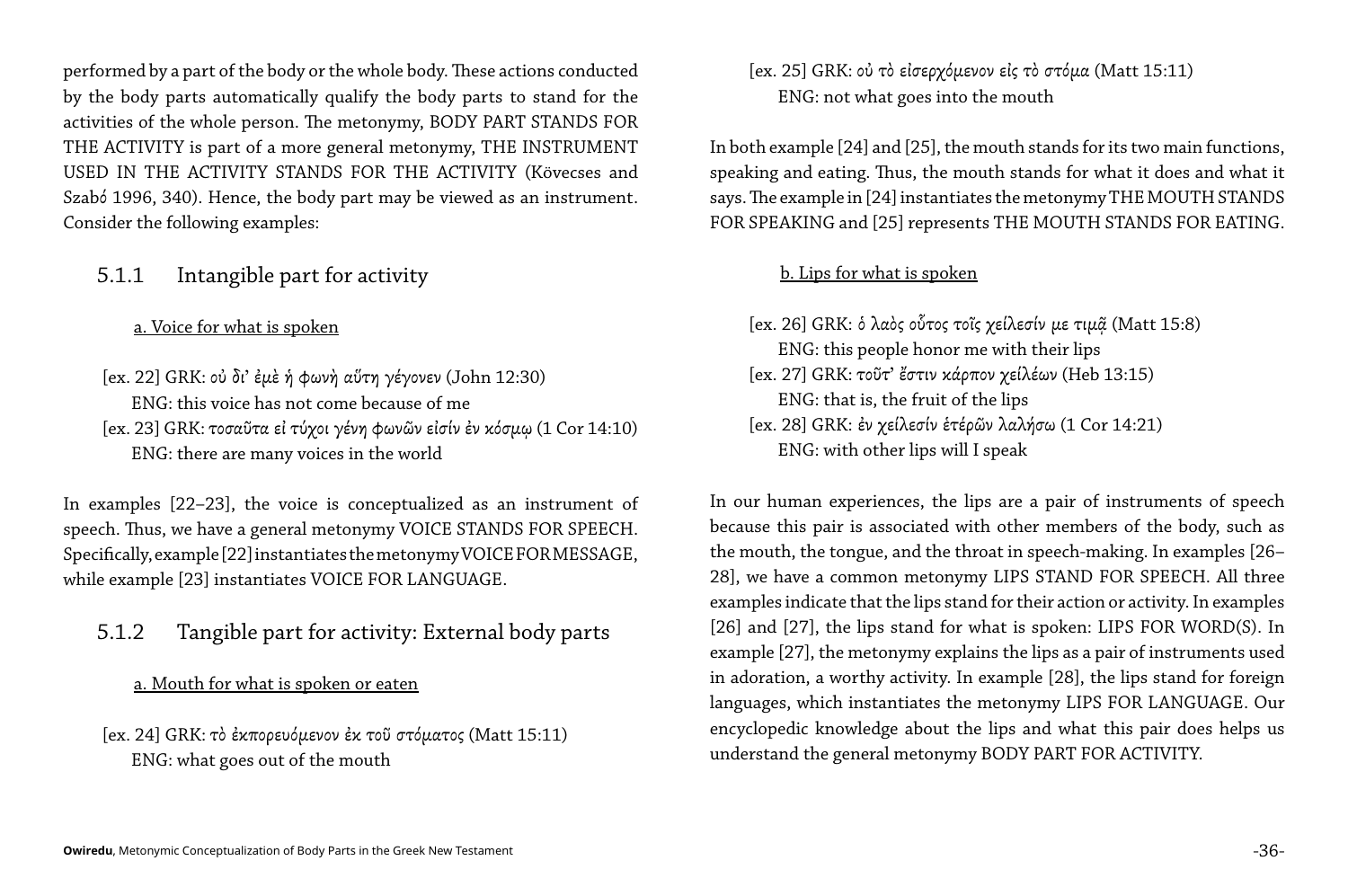#### c. Tongue for what is spoken

[ex. 29] GRK: καὶ ἤρξαντο λαλεῖν ἑτέραις γλώσσαις (Acts 2:4) ENG: and they began to speak in other tongues [ex. 30] GRK: παυσάτω τὴν γλῶσσαν ἀπὸ κακοῦ (1 Pet 3:10) ENG: let him keep the tongue from evil

In examples [29] and [30], the tongue is employed as an instrument of speech. In example [29], the tongue is depicted as an instrument for speaking a language. Here, we have the THE TONGUE STANDS FOR LANGUAGE metonymy. Example [30] suggests that the tongue, as a tool of communication, is capable of committing a sinful action; therefore, it needs to be guarded or held in control, or else it can cause damage. Another example is ἀνεώχθη δε το στόμα αύτοῦ παραχρῆμα καὶ ή γλῶσσα αὐτοῦ, "and his mouth was opened immediately and his tongue [loosed]" (Luke 1:64). Here, a "loosed tongue" implies the ability to speak. Thus, we have the metonymy THE TONGUE STANDS FOR SPEAKING.

[ex. 33] GRK: άπερίτμητοι καρδίαις και τοΐς ώσίν (Acts 7:51) ENG: uncircumcised in heart and the ears [ex. 34] GRK: σήμερον πεπλήρωται ή γραφή αύτη έν τοΐς ώσίν υμῶν (Luke 4:21) ENG: This day is this scripture fulfilled in your ears

#### d. Eye for what it sees

[ex. 31] GRK: ἐπάραντες δὲ τοὺς ὀφθαλμοὺς αὐτῶν (Matt 17:8) ENG: and having lifted up their eyes [ex. 32] GRK: καὶ εἰ ὁ ὀφθαλμός σου σκανδαλίζει σε (Matt 18:9) ENG: and if your eye offends you

The eye, as a body part, is used for the function or activity, seeing. In example [32], the eye is conceptualized as an instrument of sight, a body part with the potential to cause the whole body to sin when it looks at what is forbidden to see. This instantiates the metonymy THE EYE FOR WHAT IT SEES OR DOES.

In examples [33] and [34], we see a metonymy THE EAR FOR WHAT IT HEARS OR DOES. The reference to "uncircumcised ears" in example [33] designates a spiritual condition in which the ear is deaf to God's speech.

#### f. Hand for what it does

[ex. 35] GRK: χείρ κυρίου ἐπὶ σε (Acts 13:11) ENG: the hand of the Lord [is] upon you [ex. 36] GRK: εἰ δὲ ἡ χείρ σου…σκανδαλίζει σε (Matt 18:8) ENG: if your hand…offends you [ex. 37] GRK: τὸτε προσελθὸντες ἐπέβαλον τὰς χεῖρας ἐπὶ τὸν Ἰησοῦν (Matt 26:50) ENG: then they came [and] they laid hands on Jesus

In examples [35–37] we have the metonymy HAND FOR WHAT IT DOES. In this case the context determines what is done. This is INSTRUMENT FOR ACTION metonymy. This metonymy explains the hand as an instrument used to punish [35], do evil [36], or effect arrest [37].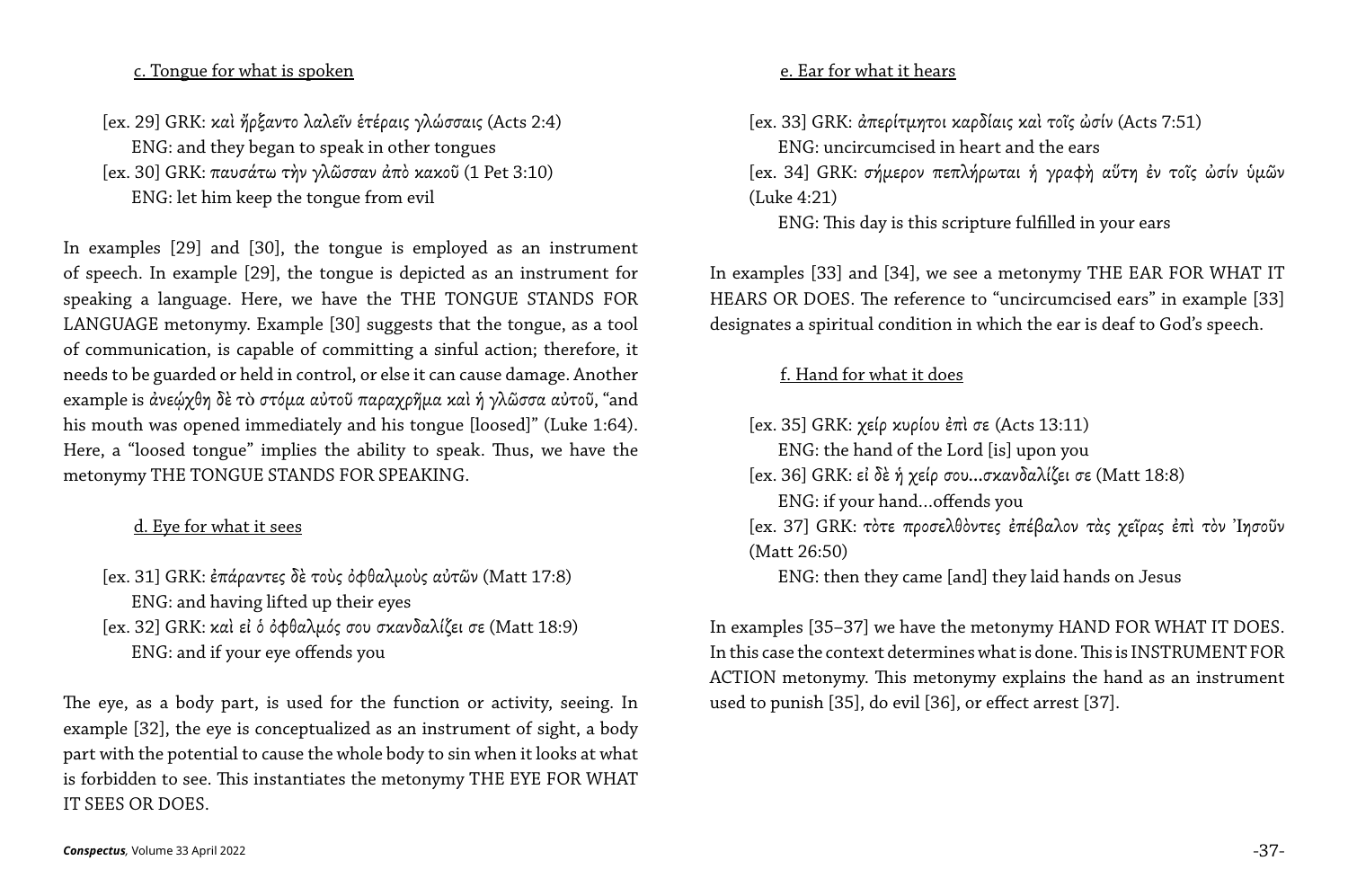#### g. Foot for what it does/where it goes

[ex. 38] GRK: εἰ δὲ…ὁ ποὺς σου σκανδαλίζει σε (Matt 18:8)

ENG: but if…your foot offends you

[ex. 39] GRK: Ὡς ὠραῖοι οἱ πóδες τῶν εὐαγγελιζομένον τὰ ἀγαθά (Rom 10:15)

ENG: how beautiful are the feet of those who bring good news

In example [38], we have the metonymy THE FOOT FOR WHAT IT DOES and in [39], THE FOOT FOR WHERE IT GOES. This is another INSTRUMENT FOR ACTION metonymy. This metonymy explains the foot as an instrument used in committing evil [38] or used to deliver welcoming news [39]. Thus, the foot's activity could either be for good or evil.

#### 5.1.3 Tangible part for activity: Internal body parts

#### a. Throat for what is spoken

#### [ex. 40] GRK: τάφος ἀνεῳγμένος ὁ λάρυγξ αὐτῶν (Rom 8:13) ENG: their throat is an open grave

In example [40], we have the metonymy THE THROAT FOR WHAT IS SPOKEN. The throat is associated with speech. In this example the throat is conceptualized as a body part with the potential to spew evil that leads to death. Thus, in example [40], we have an instantiation of the metonymy, THE THROAT STANDS FOR DEADLY SPEECH.

This section has outlined examples of the BODY PART STANDS FOR ACTIVITY metonymy. The next section discusses the metonymies noted so far.

The examples in [22], [24], and [25] illustrate the containment ICM. In example [22], we notice the CONTAINER FOR CONTAINED metonymy, which presents the voice as a container for a message. Thus, we have here an example of the containment ICM which shows a relationship between the container and the thing(s) it contains. Therefore, in New Testament Greek, voice, an intangible part of the body, conceptually stands for its

# *5.2 Containment ICM* main activity, that is, speaking.

Example [24] also supports the concept of the mouth as a container and can be expressed in the metonymy THE MOUTH STANDS FOR WORDS. There is a sense in which the mouth stands for what is eaten. In other words, example [25] suggests the CONTAINER FOR CONTAINED metonymy, specifically, THE MOUTH STANDS FOR FOOD. Thus, we have a general metonymy, BODY PART FOR ITS CONTENT.

#### **6. Discussion**

In our study, with particular reference to the Greek text of the New Testament, the person can be conceptualized in two senses: the intangible (spirit, soul, and voice) and the tangible (body, flesh, head, face, eye, ear, mouth, lips, tongue, neck, throat, heart, blood, womb, breasts, knee, and feet). Regarding the tangible part of the person, which is basically the body, there are two divisions, namely the internal (blood, heart, tongue, and womb) and the external, easily visible parts (the flesh, head, face, eye, ear, mouth, lips, neck, breasts, hand, knee, and feet).

Dividing the human body into upper-section, mid-section, and lowersection, it also appears that in the Greek language, greater prominence is given to body parts of the upper section, namely the head, neck, face, eye, ear, mouth, lips, throat, and tongue. In the Greek New Testament, the head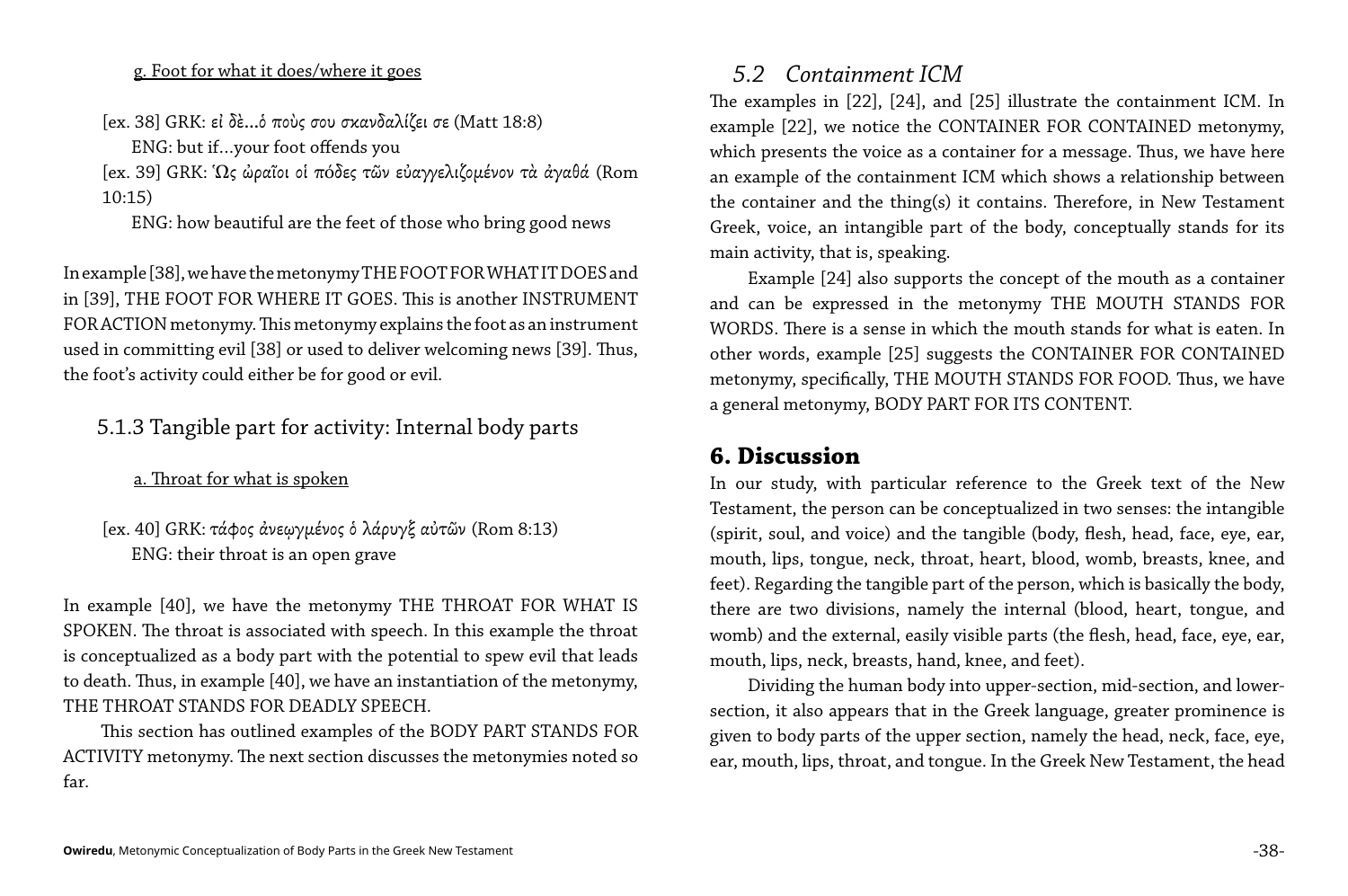appears to be the part of the body richest in metonymy, with many other body parts directly part of it. The middle section of the body comprises the heart, hands, breasts, and womb. The lower section of the body includes the knee and the foot.

As shown in examples [1] to [21], body parts stand for the whole body or person. Also, in examples [22] to [40], a body part is clearly understood as referring to the activity performed by the whole person. The examples in [22], [24], and [25] indicate that certain body parts can be conceptualized as containers. The study reveals that Greek metonymies for the person in the New Testament are basically A PART FOR WHOLE, INSTRUMENT FOR ACTION, and CONTAINMENT ICM.

We could say that the data reveals how the Koine Greek used in writing the New Testament conceptualizes a person through his/her body parts. A striking finding of this study is that body part terms are employed in producing metonymies in the Greek New Testament. The speakers and writers of the New Testament made use of body part expressions as sources of figurative conceptualization of a person. In view of the findings in this study, it becomes appropriate to suggest that in the study of linguistic concepts in the New Testament, Greek metonymic terms and expressions relating to body parts cannot be taken for granted. Thus, cognitive linguistic analysis of metonymy has a significant role to play in Bible interpretation and translation.

#### **6. Conclusion**

This paper has explored the metonymic conceptualizations of body parts in the Greek New Testament. The New Testament conceptually uses body part terms in the PART FOR WHOLE metonymic sense. Figures of speech employing body parts are frequently used in these ways. In this study, various expressions have been conceptualized, evoking metonymical

meaning of body parts. Metonymic expressions identified in the analysis include BODY PART STANDS FOR PERSON, BODY PART STANDS FOR ACTIVITY, and BODY PART STANDS FOR ITS CONTENT (CONTAINER FOR CONTAINED). It is evident from the findings that many human body parts are metonymically used in the New Testament in reference to the whole person or a person's actions. This conclusion has been drawn from the analysis of body part conceptualizations based on the figurative statements in New Testament relating to anatomical and physiological features. The findings add to the existing body of knowledge in cognitive semantics, specifically in the area of the study of biblical languages.

The study of metonymy in the New Testament, from the cognitive viewpoint, will be of immense help for readers of the text to understand the cognitive and conceptual nature of metonymy. It also throws new light on the teaching of New Testament Greek vocabulary. Greek teachers can illustrate the cognitive nature of metonymy and guide their students to explore the metonymic motivation of a Greek word. This can help students understand the internal relationship among different meanings of one word and facilitate relevant cognitive reasoning. The study will also help Bible translators identify the meanings of metonyms associated with human parts in the Greek language in which the New Testament was originally written.

However, there remains the question: Why did the New Testament writers use metonymy instead of the literal references? This is not discussed in this paper and therefore future research may consider responding to it.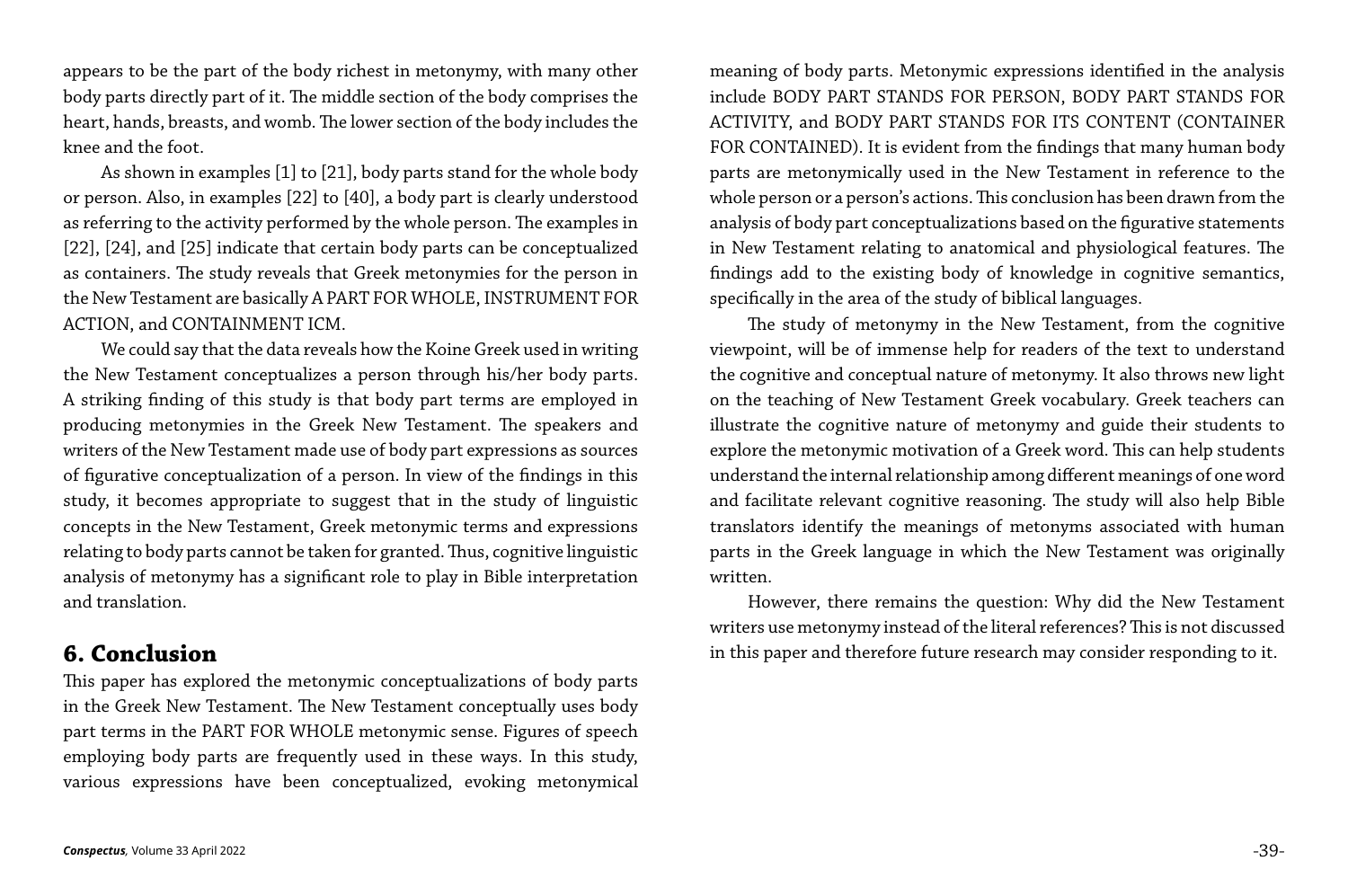### **Works Cited**

- Barcelona, Antonio. 2002. "Clarifying and Applying the Notions of Metonymy within Cognitive Linguistics: An Update." In *Metaphor and Metonymy in Comparison and Contrast*, edited by R. Dirven and R. Porings, 207–277. Berlin/New York: Mouton de Gruyter.
- ———. 2003. "The Cognitive Theory of Metaphor and Metonymy." In *Metaphor and Metonymy at the Crossroads: A Cognitive Perspective,*  edited by A. Barcelona, 1–28. Berlin/New York: Mouton de Gruyter. http//:doi.org/10.1515/9783110894677.1
- Blank, Andreas. 1999. "Co-presence and Succession: A Cognitive Typology of Metonymy." In *Metonymy in Language and Thought*, edited by Klaus-Uwe Panther and Günter Radden, 169–191. Amsterdam/Philadelphia: John Benjamins Publishing.
- Deignan, Alice and Liz Potter. 2004. "A Corpus Study of Metaphors and Metonymies in English and Italian." *Journal of Pragmatics* 36(7):1231– 1252.
- Gibbs, Raymond W. 1994. The *Poetics of Mind: Figurative Thought, Language and Understanding*. Cambridge: Cambridge University Press.
- ———. 2003. "Embodied Experience and Linguistic Meaning." *Brain and Language* 84:1–15.
- Gwarzo, Yusuf A. 2005. "A Study of Metaphor and Metonymic Expressions of the Body Part Terms Hand and Head in Hausa." Master of Linguistics diss., University of Malaya.
- Hilpert, Martin. 2006. "Keeping an Eye on the Data: Metonymies and their Patterns." In *Corpus–based Approach to Metaphors and Metonymy,*  edited by Anatol Stefanowitsch and Stefan T. Gries, 123–151. Berlin/ New York: Mouton de Gruyter.

Hollenbach, Barbara E. 1995. "Semantic and Syntactic Extension of Body-Part Terms in Mixtecan: The Case of Face and Foot." *International Journal of American Linguistics* 62(2):168–190.

Koch, Peter. 1999. "Frame and Contiguity: On the Cognitive Basis of Metonymy and Certain Types of Word Formation." In *Metonymy in Language and Thought*, edited by Klaus-Uwe Panther and Günter Radden, 139–167. Amsterdam/Philadelphia: John Benjamins

Publishing.

Kövecses, Zoltán. 2002. *Metaphor in Culture: Universality and Variation.*  Cambridge: Cambridge University Press.

Kövecses, Zoltán and Peter Szabό. 1996. "Idioms: A View from Cognitive Semantics." Applied Linguistics 17(3):326–355.

Lakoff, George. 1987. *Women, Fire and Dangerous Things: What Categories Reveal about the Mind*. Chicago: Chicago University Press. https://doi.

Lakoff, George and Mark Johnson. 1980. *Metaphors We Live By*. Chicago:

Lakoff, George and M. Turner. 1989. *More than Cool Reason: A Field Guide to Poetic Metaphor*. Chicago: University of Chicago Press.

Langacker, Ronald W. 1993. "Reference-Point Constructions." *Cognitive* 

- org/10.7208/chicago/9780226471013.001.0001
- Chicago University Press.
- 
- *Linguistics* 4:29–40.
- Benjamins Publishing.
- Publications.

Maaleg, Zouheir and Ning Yu. 2011. *Embodiment via Body Parts: Studies from Various Languages and Cultures*. Amsterdam/Philadelphia: John

Matsumoto, Yo. 1999. "On the Extension of Body-Part Nouns and Spatial Adpositions." In *Cognition and Function in Language*, edited by Barbara Fox, Dan Jurafsky, and Laura A. Michaelis, 15–28. Stanford: CSLI